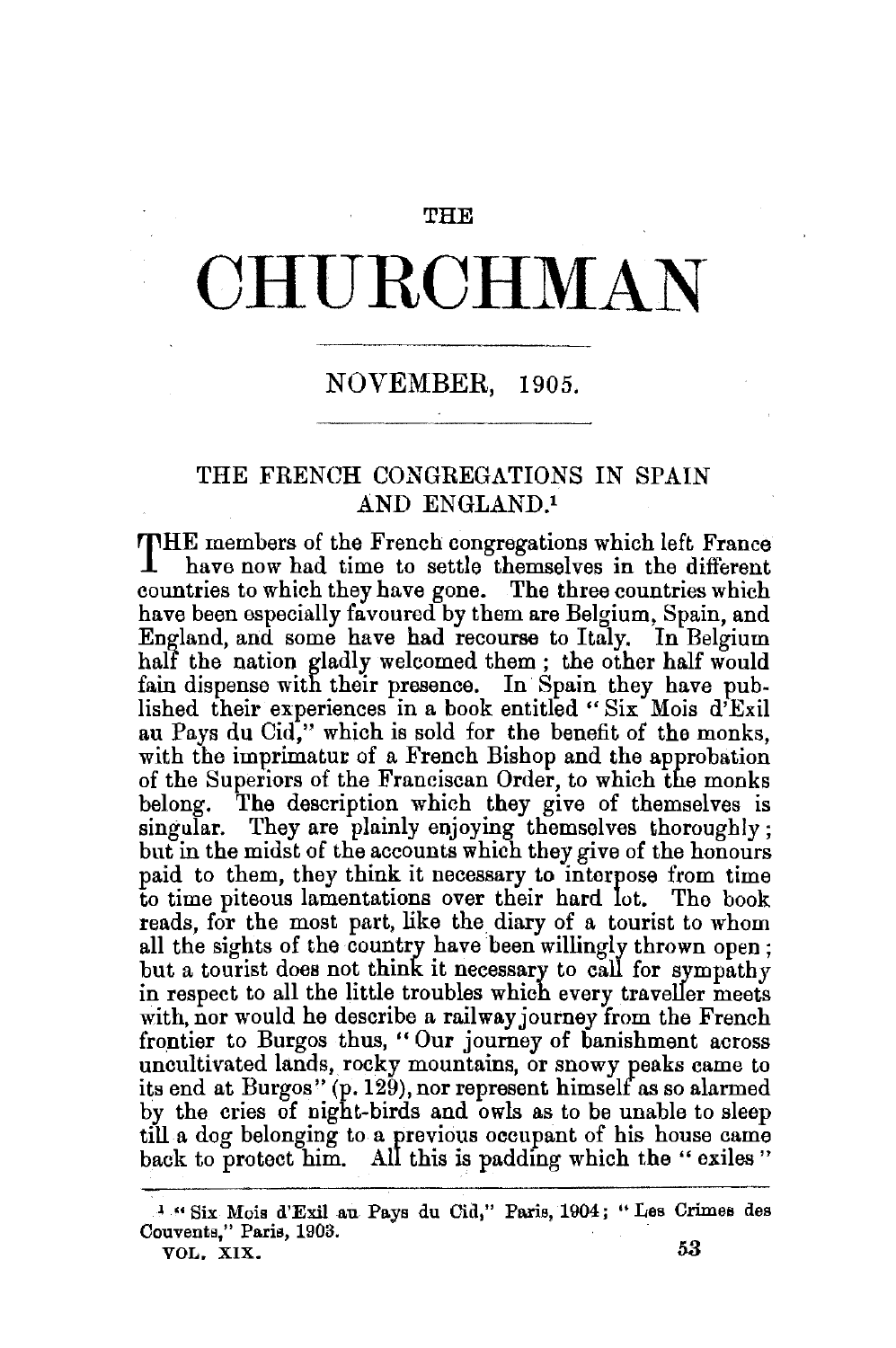feel it necessary to introduce to show that they have not forgotten France. But there is no doubt that they are perfectly happy where they are—the welcome guests of Archbishops and Bishops, Mayors and municipal officers, and having a piquancy added to the usual enjoyment of tourists by their reputation of being persecuted for righteousness' sake. They are sure that St. Francis recommended them to Mary, the sweet Queen; and that Mary, in answer to his prayer, has given them an asylum, such as they might have chosen before all others, where they find themselves "in the midst of a truly Christian populace, which from the first day of our coming among them has exhibited a cordial sympathy for us, and receives us with enthusiasm." "We have our faults," said the Mayor of Grañon to them, " but we would die by our own hands for the Holy Virgin." "And, in fact," exclaim the exiles, "this people is the people of Mary" (p. 363). "Mary is the patroness of the people who receive us, and she is the patroness of France " (p. 373). The "exiles" want for nothing. Disused monastic buildings are given them for their habitation, and their fellow-worshippers supply all their needs. All that they have to do seems to be to visit cathedrals, attend Masses, take part in processions, adore the various images of St. Mary, worship relics, listen to and record legends,<sup>1</sup> witness bullfights, and admire Spanish dancing.

Will not this account of "Six Months of Exile in the Land of the Cid" induce some of the French immigrants into England to join their companions in Spain? For a larger number of the self-exiled have settled in England than in the Peninsula. Englishmen have become aware that the growth in the number -of the Roman Catholic monastic institutions in England during the past few years is portentous. We do not propose to dwell

 $1 E.a.$ : When St. Dominic was a child he laughed aloud at Mass, and when scolded replied that he saw two women talking in church, and the devil sitting at the other end of the bench near the benitier taking notes. He had been writing a long time, and had filled his strip of parchment. Then he took it between his teeth and claws, and began to pull at it to make it longer. But the women, leaving off talking and returning to prayer, had without doubt asked pardon of God; for on a sudden the parchment tore in two by force of the pulling, and the devil's head went crack against the stone benitier with great violence. It was this mischance and Master Satan's queer grimace that had made him laugh (p. 316; quoted in Wentworth Webster's "Modern Monasticism," p. 8). Of St. Pierre Régalat we are told " the flames of his fervour became vi-ible during his prayer, and passed through the convent walls, so that the neighbours, believing the building to be on fire, hastened to extinguish the conflagration (p. 323; Webster, p. 8). The last miracle is modelled upon one related of St. Teresa, who had to be held down by her attendants to prevent her body rising into the air, owing to the exaltation which she experienced in prayer.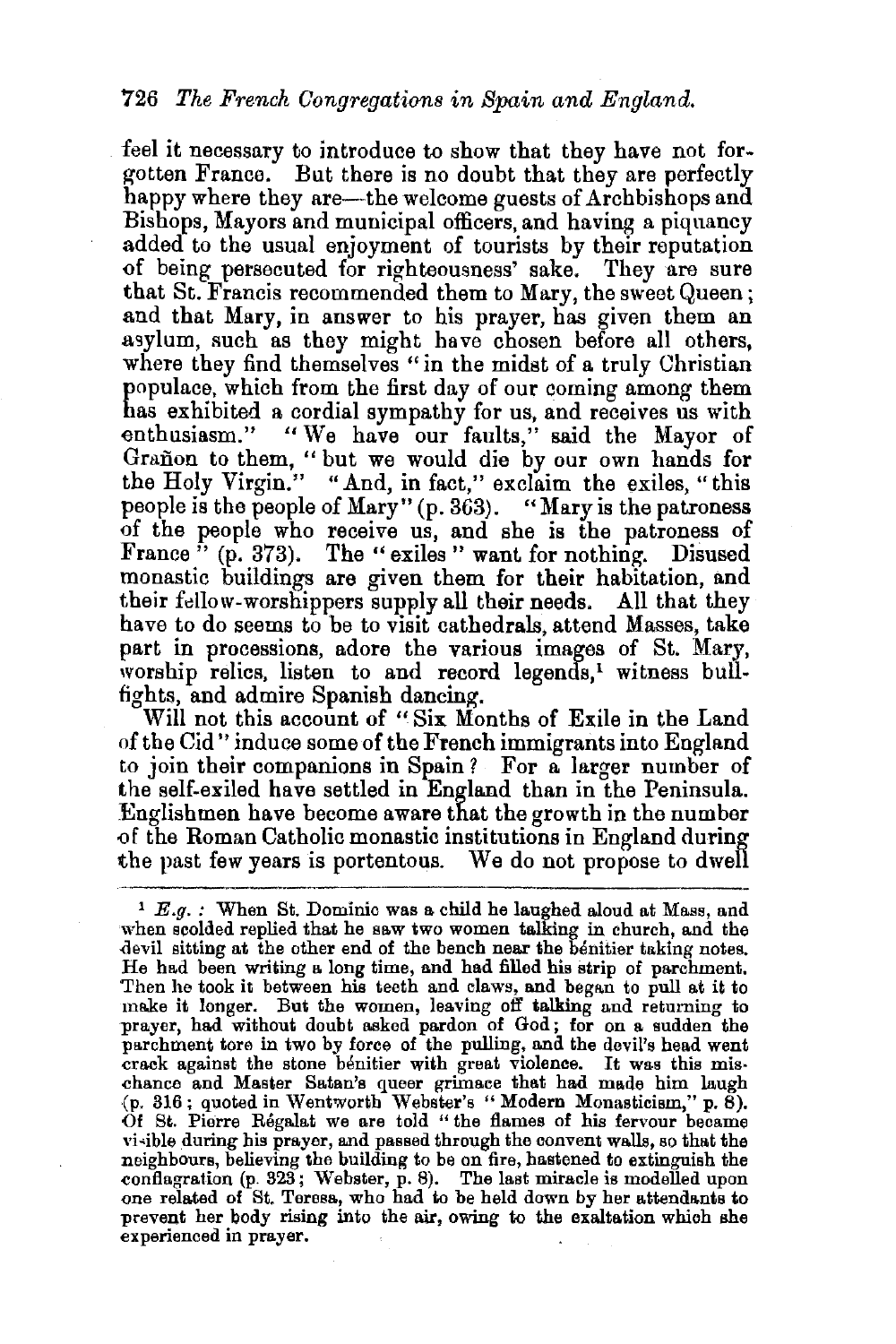upon this fact, but rather to inquire how these institutions are to be supported.

There are three methods, viz.: (1) Begging; (2) boarders;  $(3)$  orphans.

1. *Begging*.—The begging conducted by nuns is not like that we are accustomed· to in England. It is not difficult to dis-' .embarrass ourselves of a beggar in the street by giving a coin  $\sigma$ r refusing to give. But it is not so easy when we find two French ladies, in a striking dress, standing in our hall, and, when invited into a sitting-room, telling us that they are .asking for nothing on their own behalf, but pathetically setting forth the needs of the poor to whom they minister.

In France the *Quete* is recognised as one of the means of .supporting the institutions to which the nuns belong; but those that beg do not always enjoy or approve of the system that they have to carry out. " My Father," said a sister at Rennes to the priest who was visiting the convent, " we are rich, but they send us out, four of us, every day to beg everywhere. We go into the houses of our relatives, and of the friends of our relatives and of strangers, to beg. No one brings back less from her *Quete* than fifty francs in the evening ; very often we return with much larger sums. But all the time the greater part of the community is not sufficiently fed. Where does the money go? It is for our orphans that we are sent out to beg, for them that we hold out our hands, and .charitable persons think that they are giving for them. But how much do they see of all that we gather?" ("Crimes des Couvents," p. 201).

2. *Boarders.-It* will no doubt be a temptation to parents, desiring to obtain an education for their children at a cheap rate, to find that they can board them at a small expense where they may pick up a little French as well as some sort of education. They will easily persuade themselves that there will be no risk of perversion to *their* children. *They* will be far too sensible, and, besides, the nuns will promise not to interfere with their religion. This confidence is misplaced, and that promise is not to be relied upon. Very possibly the girls will not be directly taught to use prayers to the Virgin and adore her images; but minds are not affected only by what they are directly taught. The atmosphere in which a young girl lives does more than lessons. She looks up to her teachers. She becomes attached to her companions. She .sees or, even if she does not see, she knows that they are taking part in processions, ceremonies, observances with banners, lights, and incense. She sees them bowing before pictures, images, crucifixes, tabernacles, and wearing medals which they are assured will save them from dangers bodily  $53 - 2$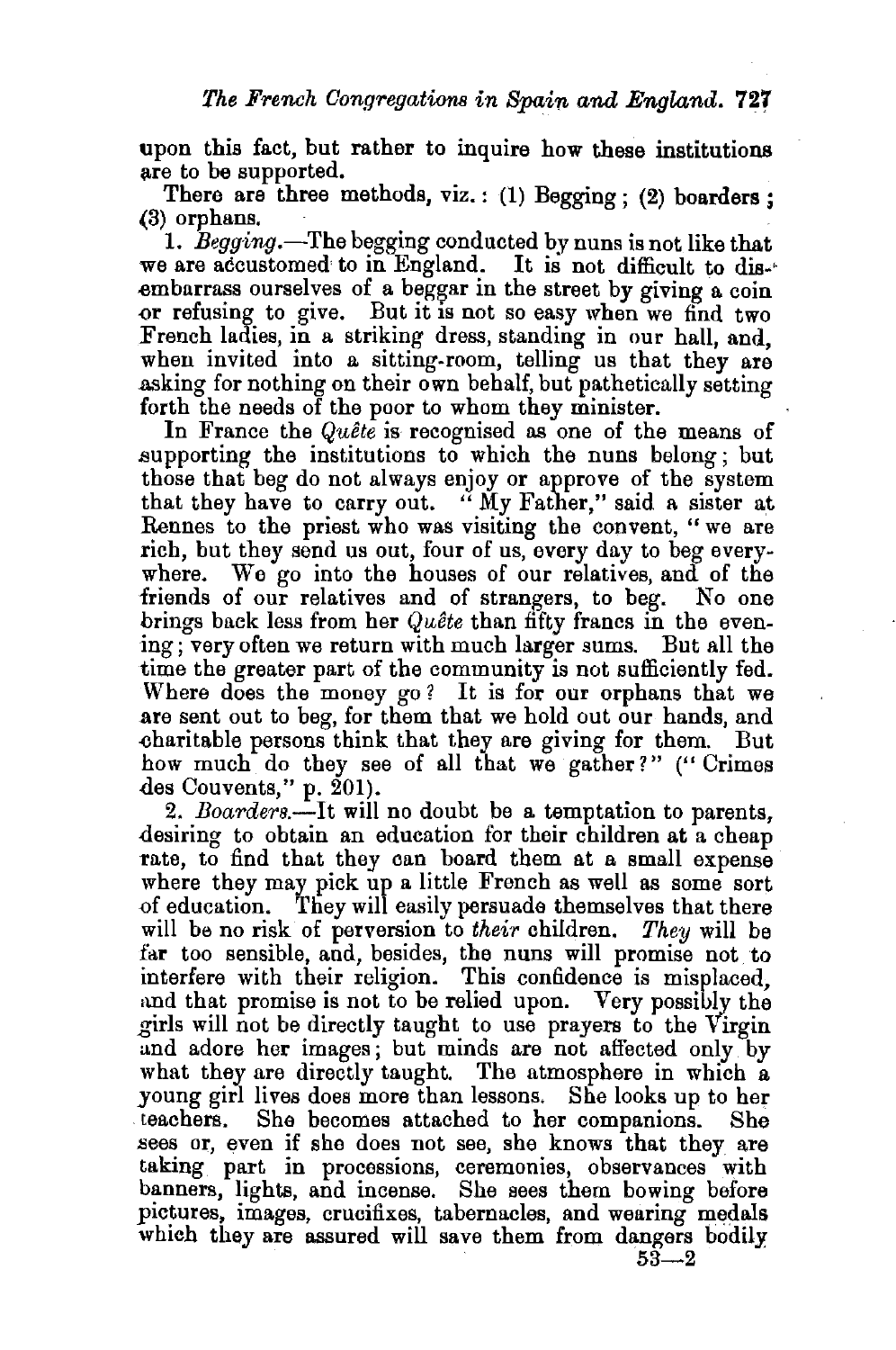and spiritual. All this cannot be without its effect. Their curiosity leads them to desire to attend a retreat with their ~ompanions. " The result," says the Abbe Perriot, in· the "Friend of the Clergy," published at Langres, "is that a certain number of them become convinced that they cannot be saved<br>unless they embrace the Catholic religion."

Parents will probably say that home influences will counteract any tendencies of that kind ; but are they sure that their children's minds will be any longer open to them *?* May not, will not, the children think it right, and even meritorious, to hide from their parents the sentiments that are growing up in them in favour of the dear Sisters' religion. The Sisters are taught that it is "their duty" to "rectify a conscience perverted in religious matters," but it is not necessary to make this" rectification "public. When the girls go home, they may attend family prayers and accompany their parents to the Church of their religion, though no longer believing in it, provided that they only "acquiesce passively," giving "a mere material co-operation," and "detesting the necessity laid upon them of submitting to these compromises." The time will come when " they will at last be free to enter definitely into the Catholic family, and participate in the spiritual advantages that there await them"; but they are not bound to "expose themselves to the persecution of their parents." ·They may " seek in secret the ministry of a Roman Catholic priest," and should do so "as often as they can." So teaches the Abbe Perriot in his popular "Friend of the Clergy." There is no characteristic of a family which is so valuable and so delightful as mutual confidence between its elder and its younger members. Will parents run the risk of exchanging this for underhand dealing and deceit, and later on for the separation of their children from themselves, and for the practical loss of them, which cannot but ensue from conversion to Romanisro, whether they continue to live under the same roof or no? And the loss is not their own only, for every English man or woman absorbed into the Papal Communion diminishes to that extent tha force of England as a Protestant power in the world. And what is this risk run for ? That a little saving may be made on an education which in any case, according to Mr. Hugh 0' Donnell ("Ruin of Education in Ireland<sup>"</sup>), is flimsy.

3. Orphans. Neither begging nor boarding will be sufficient to support our immigrants. Their *piece* de *resistance*  must be taking orphans or other poor children, and employing them in laundry work or sewing. This bas been the system on which the "exiles" have depended in their own country, and which it is therefore probable that they will desire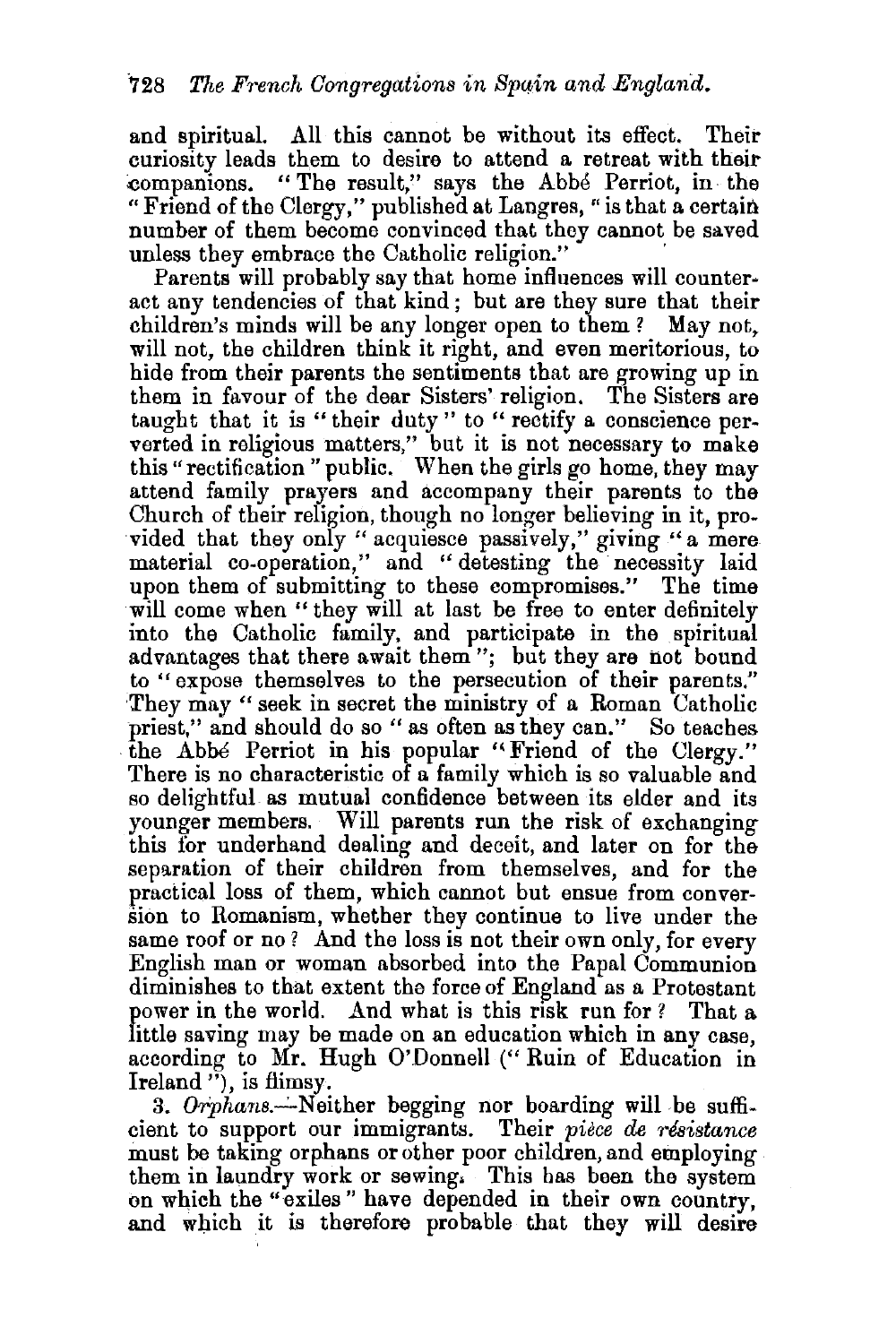still to rely upon. How, then, has that system worked in France?

The treatment meted out to the orphans or quasi-orphans employed in the nunnery of the Good Shepherd at Nancy has become known through the protest of the Bishop of the diocese, Mgr. Turinaz, and the action of the civil tribunals put in motion concerning it. But we must not consider that the convent at Nancy was peculiar in its ways, for the Bishop says : "I am led to believe that what takes place here takes place in more or less degree in a great number of houses in .this congregation, perhaps in all of them ; for if the house at Nancy made an exception, the provincial and the head institutions would have been indignant, and would immediately have taken measures to recall the house at Nancy to order without waiting for my complaints. The fact of their resisting every remonstrance shows that they approve of what is done here"  $(p, 7)$ ...

. The charges brought against the nuns in the matter of the treatment of the children under their care may be reduced  $to$   $(1)$  Overwork; (2) underfeeding; (3) confinement within the nunnery; (4) inhumanity; (5) conventual greed; (6) destitution on leaving the convent; all which may be still further summed up in the one word " sweating."

 $\ldots$ 1. Overwork.—On the subject of overwork, Bishop Turinaz represents to the Sacred Congregation that " the nuns make the young girls whom they receive work for eleven hours, and sometimes fifteen hours, every day, which is contrary to the civil law of France" (p. 35). A letter, quoted by the Bishop in defence of his statements, says : " The children are condemned to work every day for eleven hours, if not for fourteen or fifteen. Except on days of obligatory rest and the Festival of the Mother, they never have a holiday, not even on the day given by the Bishop. They never go out walking throughout the year. They never attend evening service, even in Advent, or Lent, or Holy Week, or the month of Mary, or of the Sacred Heart, or of the Sacred Rosary. It would be a loss of time. Very often they don't go to Mass during a. week because they have too much to do"  $(p. 41)$ . The civil tribunal found that, '' according to the season of the yeat, the hour for rising was 4.30 or 5 in the morning, and of going to bed 8.30 or 9 in the evening, and when there was a pressure of work they were often kept up to 11 or 12 o'clock at night"; and that, besides this excessive daily work, they were expected to do other pieces of work for presents to the nuns. And the Bishop of Nancy's statement is quoted: "I have said, and I repeat, that there is not in the whole country any master of a workshop who makes his workmen and workwomen do so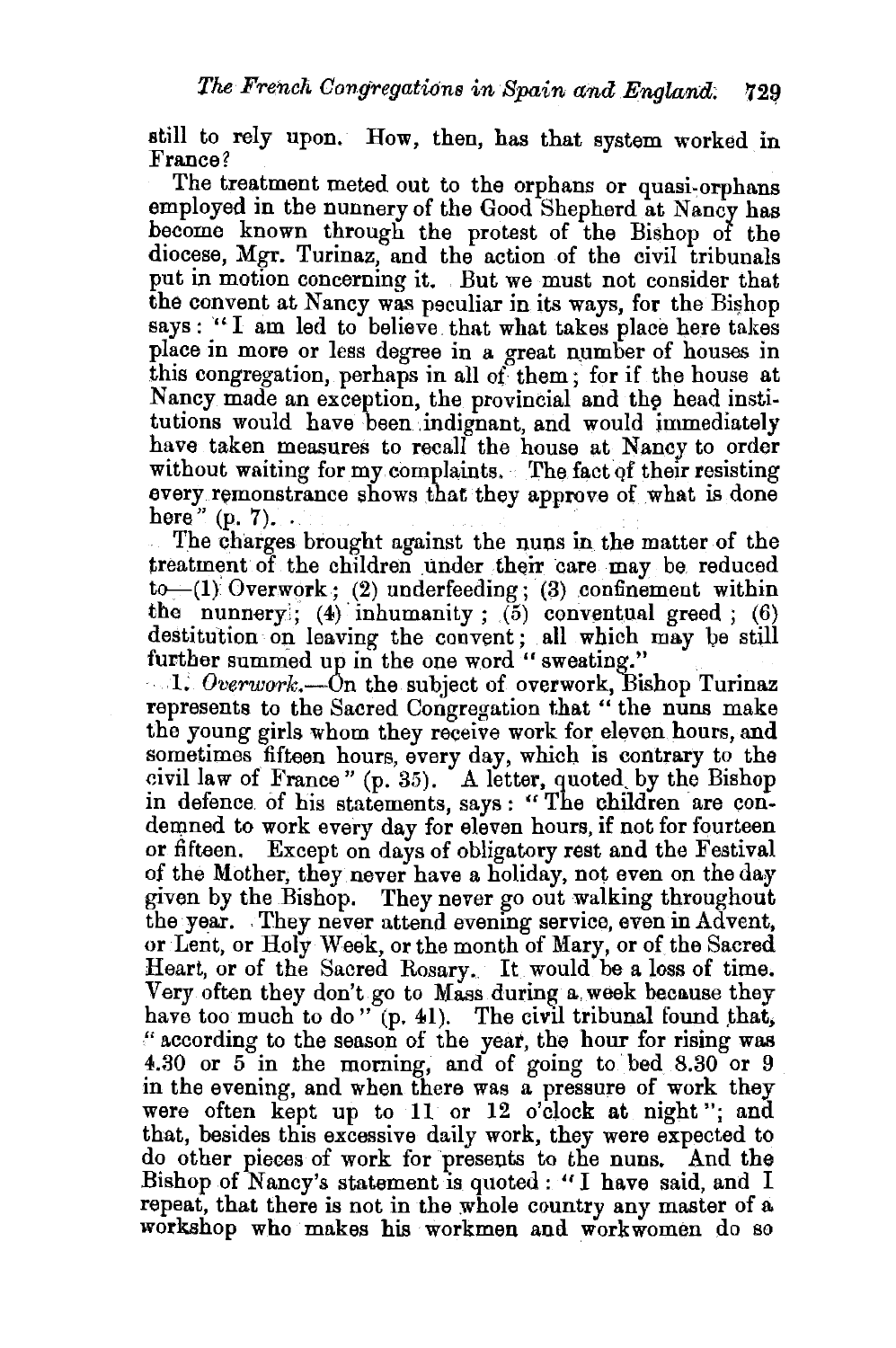much,.and who treats them as these nuns treat the young girls whom they pretend to receive for charity " (p. 78).

In the Convent of Mans girls of ten or twelve years of age are said to have to make two men's shirts every day. At an orphanage in Paris there is a system of paying a small sum to the girls, and then demanding payment for board, which compels the girls to be always in debt to the community.

2. *U'nderfeeding.-At* an orphanage at Parpeville the invariable menu was as follows : In the morning, a piece of bread; at mid-day, a plate of soup, a piece of bread, and a vegetable ; in the evening, a plate of. soup, a piece of bread. and a salad. " One piece of bread had to suffice. On one occasion a little girl came to the table and asked for more, on which the nun gave her a back-handed blow that struck her to the ground. She was quite a little girl, but some were fifteen or sixteen years old" (p. 189). At Nancy, Mdlle. Laurent reports that, when she did not finish. her task, she was made to kneel down, and given only a piece of dry bread. "At that age" (twelve), she said, " $\overline{I}$  had a good appetite, and when I woke up in the night I used to cry from hunger. Sometimes I was so weak that I had to hold by the bed to prevent myself from falling. Dinner ordinarily consisted of bacon, which was rancid" (p. 23). "The bacon which served to make the soup was always of a very bad quality, and we could hardly eat it"  $(p, 57)$ . "The common practice was to give us cold water and rusty bacon, which we left on our plates," says Mdlle. Marchal. The same evidence is given by a number of the orphans.

3. *Confinement within the Nunnery*. - Mdlle. Lecoanet writes: "The Deputy" *(i.e., M.P.),* "M. Chénil, said that none could be kept in the establishment against their will. What a mistake! How can they get out? Is not the house kept locked ? How can we communicate with those outside and tell them of our sufferings ? Many of us are orphans. To whom can they address themselves ? And those that had relations were no better off. How were they to hear the complaints? Should we write? But our letters were never sent. When relations came, how could we complain to them? We could only talk behind a grille, and there was always beside us a nun whose presence froze our lips. You do not know the atmosphere of constraint and terror in which we lived. And what were girls without relations to do if they left? We asked ourselves what would become of us even on the day of our departure. It is only those who have experienced it who can understand how much we were tied, unable in any way to escape. It was terrible! I shudder now at the memory of it! Oh, the years that I lived there,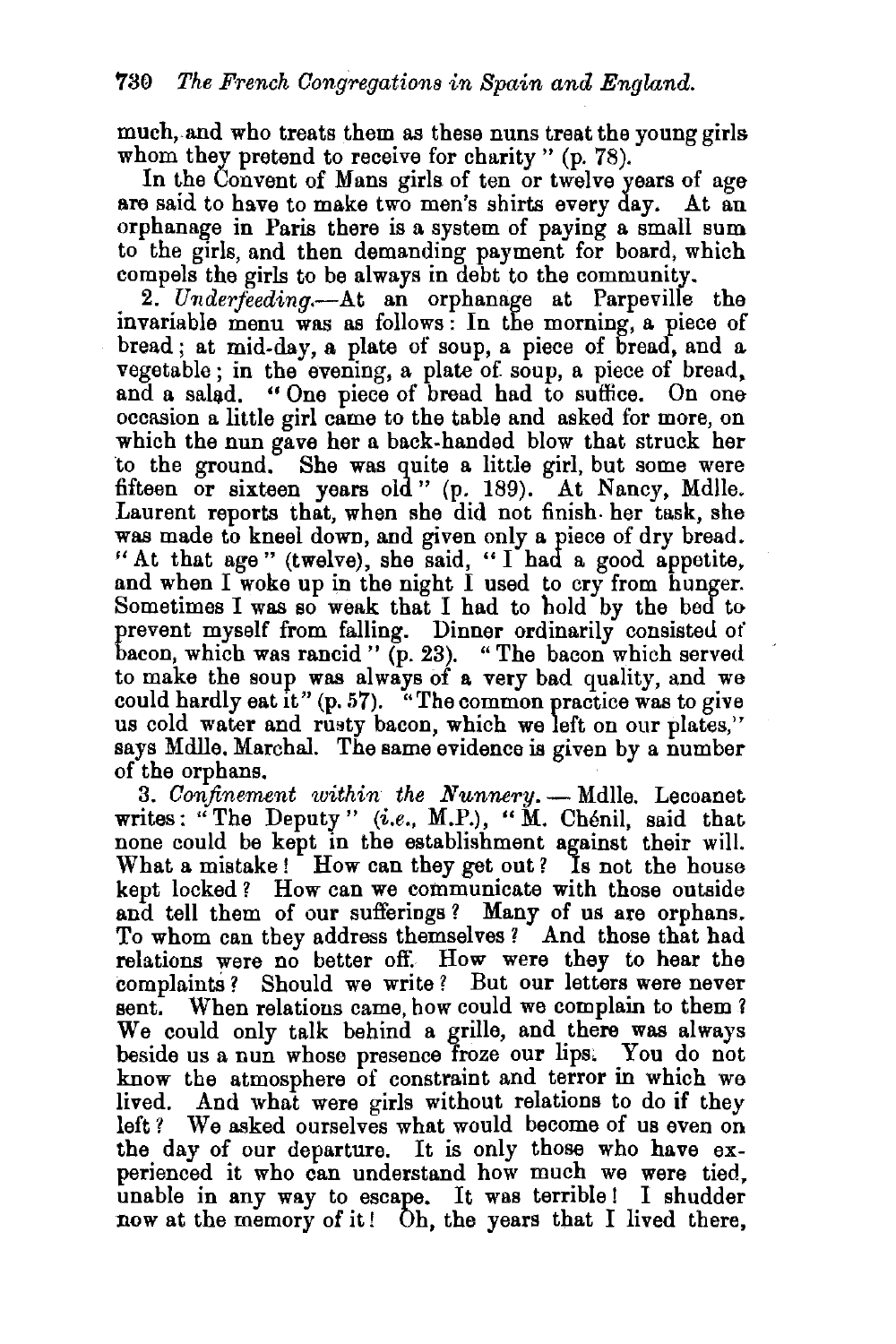and everyone thought how well we were getting on!"  $(p. 50)$ .  $(p. 50)$ .

The above is part of an appeal to the French Attorney- General.

Another girl, Jeanne, says: "It was impossible for me to complain to my family, who came to see me sometimes, for a Sister was always controlling me, who made me change the conversation by a threatening look or gesture" (p. 54).

Mme. Regnier's evidence: "When I came of age on March 2, 1892, I wished to leave, but I was prevented. They intercepted my letters to my guardian, and his to me. The Mother Superior told me to write to my uncle. I did, but my letter was not sent, nor was I given a letter that he wrote<br>to me. 'One day,' said the Mother Superior, 'you shall go 'One day,' said the Mother Superior, 'you shall go out with your feet foremost.' I replied that I would rather die than remain there" (p. 65).

Mme. Lazarus : "While I was out walking I went to my grandmother's to ask her to take me away. I was punished by having to wear for eight days dirty clothes, with my cap and frock hindbefore. I could not tell my parents because, when they came to see me, the Mother of M. Carmel was always present, and I was very much afraid of her" (p. 66).

The Court of Justice found "that Mdlle. Lecoanet had been really confined without power of communicating with her family ; that her letters were intercepted ; that her conversations only took place on the other side of a grille and in the presence of the Mother Superior, of whom the pensioners were afraid ; that she made many vain efforts to get out ; that she could only communicate with her family by the connivance of the Almoner, who compassionately undertook to convey a letter in secret to her sister" (p. 70).

4. *Inhumanity*.—Mme. Regnier says: "I knew Solange; she was ill for a length of time with a bad cough, unable to walk or to eat, yet she had to work like the rest. The night before she died she asked to be allowed to go to bed ; the Sister refused, saying she had not finished her task. The class murmured, and the nun said : 'One would think that there were dogs here growling.' Solange died the next night. I was punished, by being made to kneel and kiss the ground, for having given my arm to Solange at recreation-time" (p. 63).

5. Conventual *Greed.*-Mdlle. Lecoanet says: "There are at least 150 young women hard at work at their needle every day from morning till evening. You may think how much that comes to at the end of the year. The Sisters told us that our twenty best workwomen paid the whole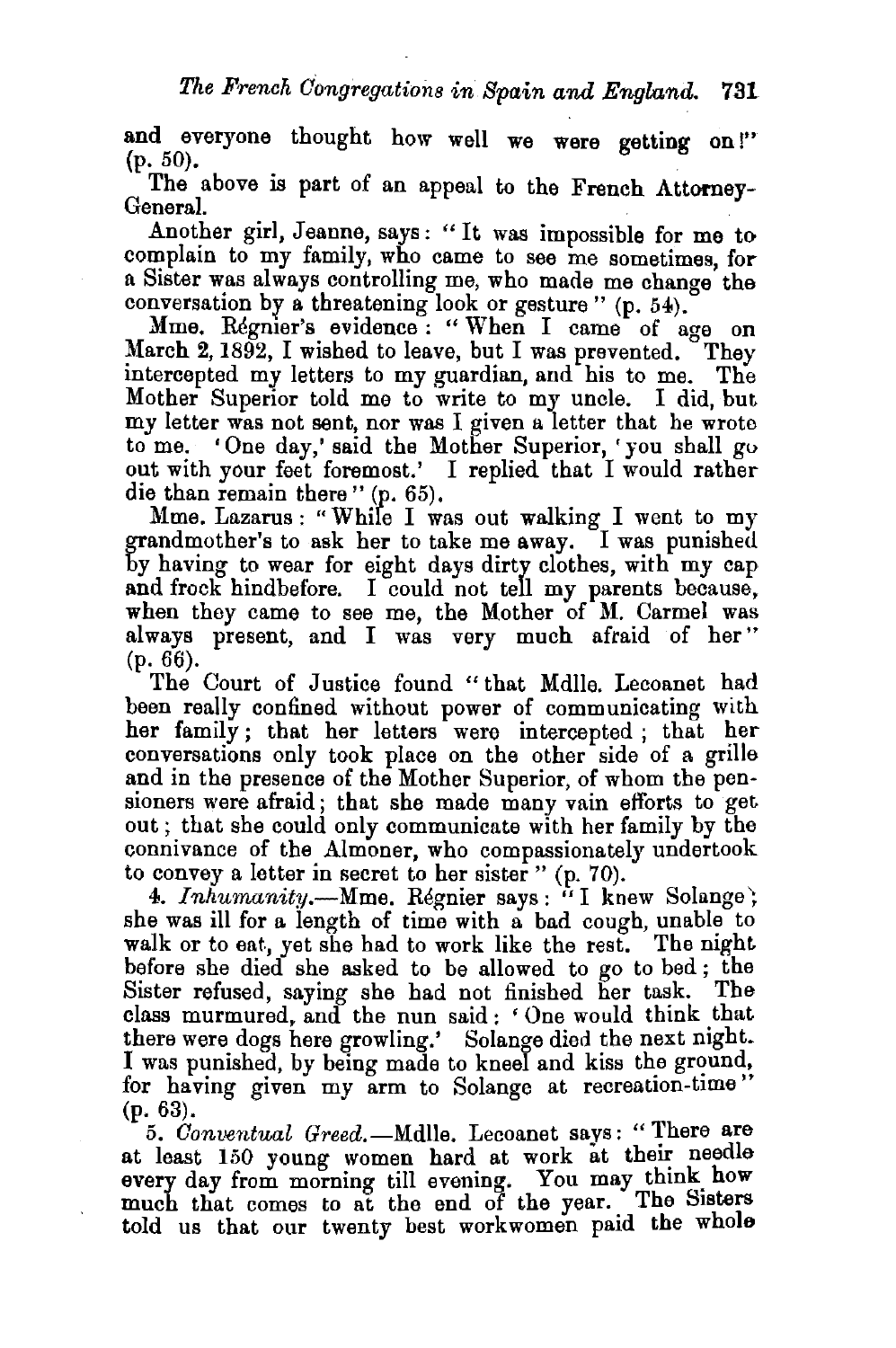expenses of the house; consequently, the work of the other 120 or 140 brought in a net gain to the convent "  $(p. 13)$ .

"By the memoires and letters sent to Rome, I have shown." says the Bishop of Nancy, "by authentic and indisputable proof, that the nuns of the Good Shepherd of Nancy have spent in a few years more than 500,000 francs in buildings, of which a great many are not wanted; and 200,000 francs in enlarging and decorating their chapel" (p. 34).

6. *Destitution on leaving the Oonvent.-The* Bishop of Nancy writes: "At the Good Shepherd of Nancy they give nothing to their protegees, though they have worked for and gained a large amount of money for the house. They turn them out without resources, without finding them any place, without asking them to revisit the institution. Girls. without relations, or with relations unable to help them, are exposed to every sort of peril from the moment that they leave. Sixty young girls sent away by the nuns in one year. were left in this condition. I protested to the Superior; but all that I could obtain was a little money given to two or three, in order that the nuns might be able to say that they  $\text{d}$ idn't send them all away in such a condition.  $\ldots$  By making it difficult for them to go, and giving them nothing when they do go, they are able to keep the good workers with them. I demand that an engagement be signed as to money and clothes to be given to the girls when they leave the house, in proportion to the time that they have been there" (p. 8). As proof of his charge, the Bishop quotes the evidence of several of the girls : " Monseigneur," says one, "I received nothing, not even a chemise, nor a handkerchief, nor a sou. It is true that I had only been in the house two years, but I know that a great number of my companions who had been there for ten; fifteen, twenty years did not receive any more, and many of them earned three or four francs a day  $"$  (p. 42).

Another says: "I spent twenty-nine years in the house, and am fifty years of age. My mistresses gave me only twenty francs, and did not find me any situation. At my age it is difficult to find one. I possess nothing, and have no occupation "  $(p. 44)$ .

A third writes: "My mistresses did give me, when I left, the clothes that I was wearing when I came, but they added nothing. They gave me my fare from Nancy to Bar-le-Duc, but no more"  $(p. 45)$ .

Mdlle. Lecoanet asks the Attorney-General: "Is it right that they should profit by our best years, and that after the labour of every day and every instant there should remain to us nothing, nothing ? If I have no claim for the loss of my eyesight and for the years that I have worked, I have